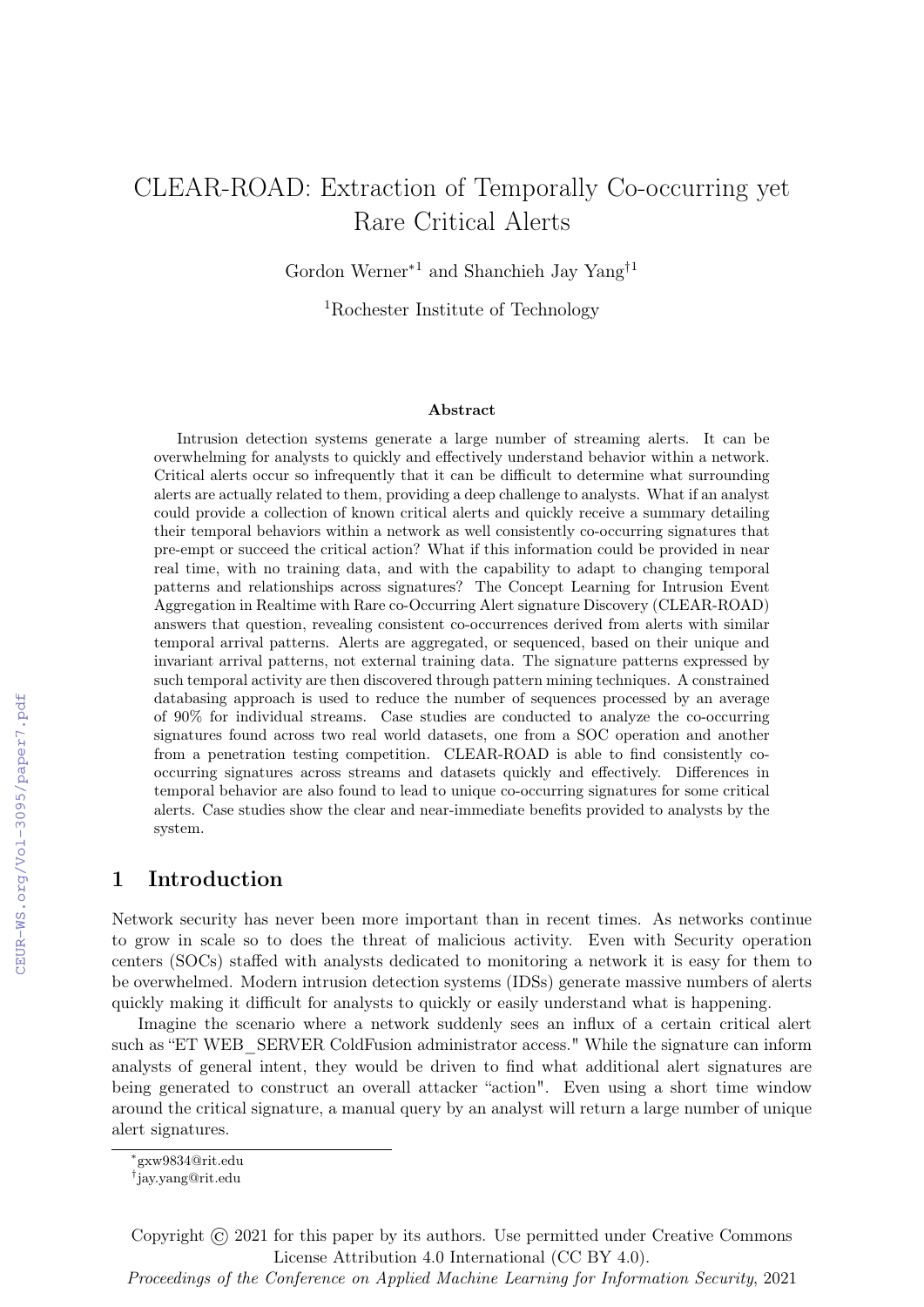This work aims to solve a unique problem motivated through discussions with real world SOC operators. Given a set of critical signatures from a SOC analyst, can they quickly be provided with the timing information of any other alert signatures which co-occur with statistical dependence? Critical signatures are rare occurring very infrequently in a network and it may not be obvious at a glance how they relate to other alerts. While pattern mining of cyber alerts has been briefly explored in recent literature, this is the first to the author's knowledge which aims to provide such directed and clear insights into alert co-occurrence to cyber analysts.

This paper introduces and details the Concept Learning for Intrusion Event Aggregation in Realtime with Rare co-Occurring Alert signature Discovery (CLEAR-ROAD) system. Using data driven statistical processing, IDS alerts can be sequenced in real time based on their temporal arrival patterns with no external training data. Pattern mining techniques applied to constrained sequence data bases [\[29\]](#page-14-0) allow for regular discovery of co-occurring signatures with low performance overhead.

By processing alerts in this way the additional temporal context and relationships across signatures is represented. Of the 113 critical signatures analyzed, 71 were found to have statistically co-occurring signatures. 65 of these had consistent co-occurring signatures across external sources across two IDS datasets exhibiting similar temporal behavior within the same network. In some cases, variation in temporal behavior lead to unique co-occurring signatures for each timing pattern. These results are highlighted and discussed through thorough case studies of the "GPL EXPLOIT CodeRed v2 root.exe access" and "ET WEB\_SERVER ColdFusion administrator access" signatures.

The rest of this paper is organized as follows. Section 2 discusses related work in the field of alert aggregation and correlation. Section 3 details the motivation and challenges in finding cooccurring signatures. Section 4 details the CLEAR-SPADE architecture. Section 5 introduces the experimental set up, datasets used and the differences between them while Section 6 details the case studies conducted through the eyes of a SOC analyst. Section 7 concludes the paper.

## 2 Related Work

#### 2.1 Alert Aggregation

IDS systems are used to raise alerts to network administrators of suspected anomalous or malicious activity [\[12\]](#page-13-0). Quickly and effectively processing the extreme number of alerts [\[4\]](#page-12-0) in order to construct a clear and unified knowledge of a network's security status [\[13\]](#page-13-1) is necessary for defense. A simple and straightforward way to reduce the overall number of alerts is through aggregation [\[9\]](#page-12-1). Alerts of the same type occurring close with one another are removed. The intuition here is that they are generated by ongoing activity, e.g, scanning, or alerts that are generated from the same activity by multiple scanners [\[8\]](#page-12-2). Traditional aggregation aims to remove 'redundant' alerts [\[21\]](#page-13-2) but provides no deeper insight into the alerts presented to an analyst.

#### 2.2 Alert Correlation

Alert correlation methods aim to process cyber alerts and provide deeper meaning to them [\[14\]](#page-13-3). Some early approaches provided modeling languages that allowed users to define known attack scenarios [\[2\]](#page-12-3). These types of approaches require a large, manually defined set of training patterns [\[18\]](#page-13-4). There is high overhead in creating such a dataset, especially when one considers that there are always new and emerging attack patterns. Machine learning techniques have been used to learn attack scenarios [\[3\]](#page-12-4) or to reconstruct incoming alerts to previously clustered alerts [\[20\]](#page-13-5), however these methods are still dependent on manual labeling of training data [\[14\]](#page-13-3). Rule-based approaches attempt to match prerequisite and consequent actions to cyber attack steps [\[1\]](#page-12-5), but these too require specific attack knowledge and are unable to detect emerging attacks as they are not defined in the rules database.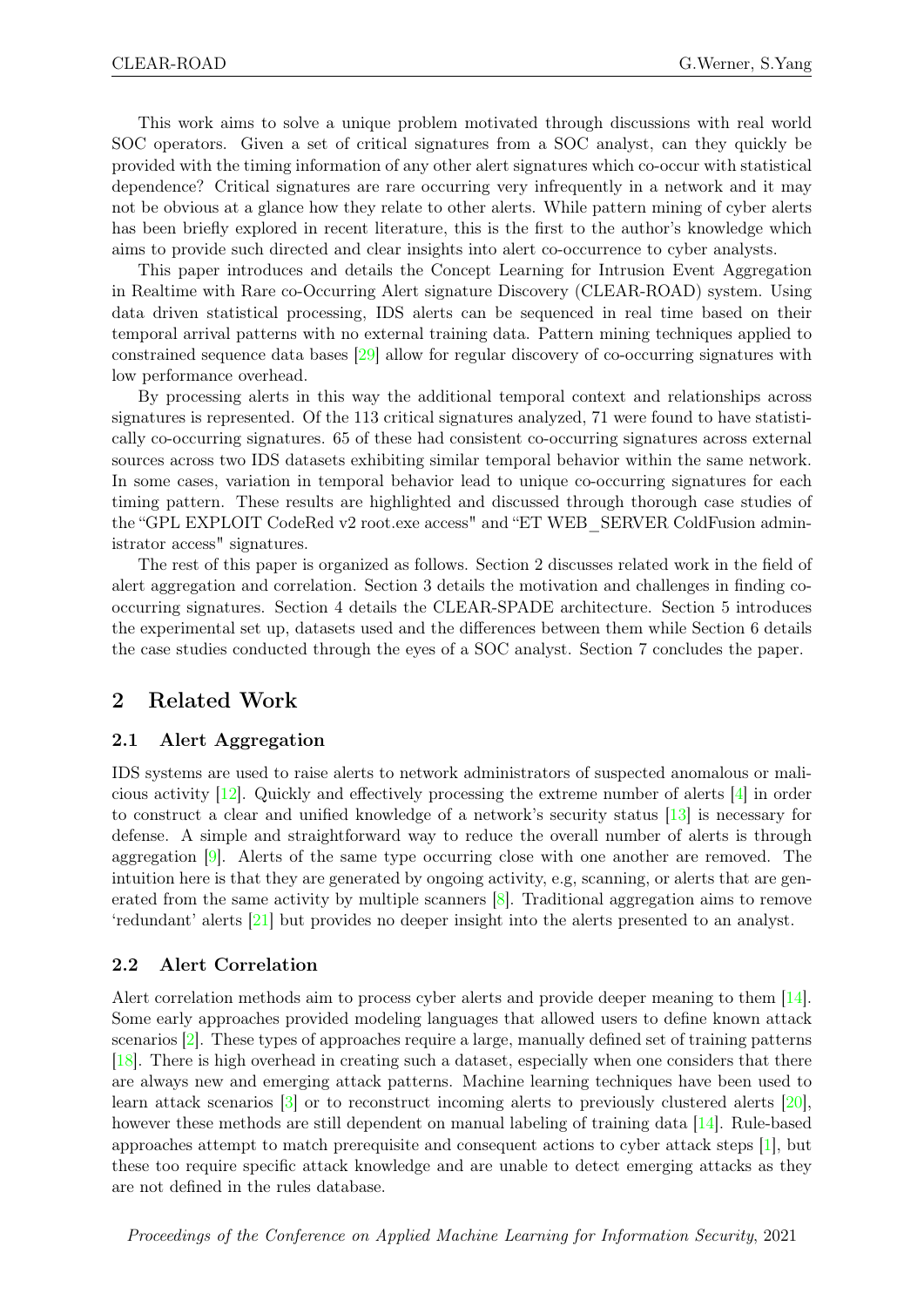Statistically driven approaches to alert correlation attempt to determine relationships across alerts without prior domain knowledge [\[14\]](#page-13-3). Researchers in [\[17\]](#page-13-6) a Bayesian model was generated for each "hyper alert." Hyper alert construction leverages many basic alert aggregation principles, collecting all alerts with identical attributes such as source and destination IP and signature. Conditional probabilities are then calculated for each pair of hyper alert in an attempt to produce a causal relationship between alerts. This approach was iterated upon in [\[18\]](#page-13-4) to provide "online" alert correlation however the approach still required extensive off-line Bayesian training using large sets of hyper alerts.

#### 2.3 Temporal Correlation of Alerts

Many alert correlation techniques use some type of windowing when processing new alerts [\[5\]](#page-12-6). Alert occurrence frequencies are used when determining relationships across alert types, but the temporal relationships across alerts usually are not used in alert correlation. This seems like a missed opportunity as time series modeling has been applied effectively to network traffic, alert counts and cyber intrusion events in research. ARIMA models provided a boost in accuracy when forecasting cyber event counts  $[26]$ . Hourly counts of individual signatures have been leveraged to detect abnormalities in occurrence rates [\[25\]](#page-13-8). Weekly analysis of malicious activity against a commercial entity found seasonal behavior, and changes in intensity over the course of a day or week [\[27\]](#page-13-9). Researchers in [\[28\]](#page-14-1) are the first to our knowledge to incorporate statistically driven aggregation of alerts based on their arrival patterns. Aggregation leveraged the notion of concept drift, the phenomena where the distributions or relationships across features change over time [\[15\]](#page-13-10). These changes can happen gradually or suddenly, and are very common in network traffic and other human driven systems [\[24\]](#page-13-11). Manual analysis of learned temporal "concepts" found signatures with consistent temporal properties and co-occurrences.

#### 2.4 Data Mining Applied to Cyber Alerts

In [\[23\]](#page-13-12) directed graphs were constructed based on the source and destination IPs of alerts. Pattern mining was conducted over a day's alerts to collect association rules. It is not sufficient to simply collect association rules as they can occur without a true dependence existing [\[11\]](#page-13-13). In [\[19\]](#page-13-14) sequences of hyper alerts were mined to find patterns within a network. Due to the use of hyper alerts, directional order across alert types must be estimated as a hyper alert is treated as a single event although it is made up of a number of alerts occurring at varying times within the current window. Applying similar pattern mining techniques to individual alerts should provide a clearer and more confident context to signature occurrences and relationships. The performance of sequential mining algorithms to alert and netflow data was explored in  $[10]$ . While the efficacy of the algorithms was not explored the performance results showed both that such algorithms can be run in an on-line manner with low performance overhead and that sequential database construction can severely impact performance to the point that online operation is infeasible.

Previous applications of pattern mining to cyber alert data would treat entire streams of alerts as individual sequences. Pattern mining algorithms are then applied to the group of all sequences within a network. While this allows for frequent patterns to be found across streams, it does not allow for patterns unique to streams to be explored. Creating sequences within streams is difficult as there is no clear or obvious beginning or ending point to a users "actions" found within alerts.

#### 2.5 Data Driven Learning of Temporal Behaviors

The Concept Learning for Intrusion Event Aggregation in Realtime (CLEAR) system is able to dynamically learn the temporal arrival patterns of cyber alert streams in near real-time and with no training data [\[28\]](#page-14-1). CLEAR aggregates alerts as they are generated by an IDS system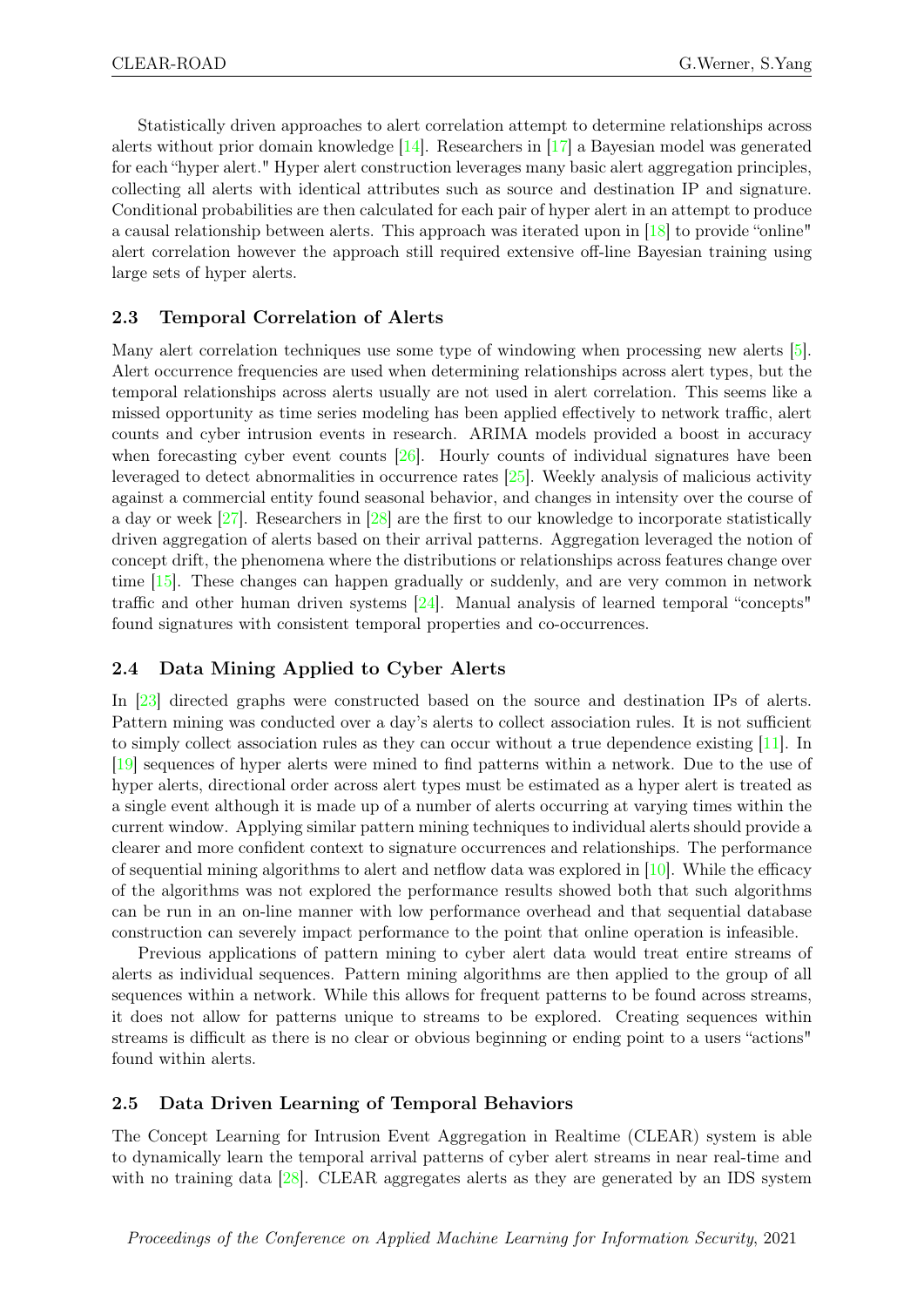and is capable of detecting and ending an aggregate with a maximum delay of two alert arrivals. CLEAR employs a concept learning engine which builds overarching temporal behaviors made up of statistically similar aggregates. CLEAR's data driven approach to aggregation allows for aggregates to be more than collections of alerts with matching fields [\[9\]](#page-12-1). It's lack of dependence on training data and ability to learn and adapt to ongoing network traffic patterns ensures that its concepts best represent the current temporal behaviors of alerts within a network.

## 3 Finding Co-Occurring Signatures: Definitions and Challenges

Finding signatures that occur with a analyst specified critical signature presents a new and unique challenge. Figure [1](#page-3-0) shows an example stream of cyber alerts over time. This mimics an analyst's view after querying for the critical alerts and those that occurred temporally near to it. Are these alerts related to one another? Is the occurrence of the critical signature statistically dependent on those around it? If so, what temporal patterns exist between them? Can this example be applied to future instances of the critical signature? These are questions raised by SOC analysts when attempting to process IDS alert data and ones that do not have easy answers. By removing a reliance on external historic data and training, analysts can be confident that the results and statistics they are being presented with are representative of their current network.



<span id="page-3-0"></span>Figure 1: Illustration of IDS alert stream

## 3.1 Sequencing Alerts Analytically

Not every malicious entity attacks a network the same way. Further, a single attacker may deploy different strategies to reach the same goal when met with resistance. If all alerts from a single external IP are collected into a single sequence, the new co-occurrences brought on by such changes in strategy could go unnoticed. Pattern mining algorithms do not consider the number of pattern occurrences within the same sequence, only the number of sequences containing them [\[6\]](#page-12-8). To better understand and find co-occurring signatures a finer grained sequencing of alerts is needed.

Aggregates created by CLEAR are strong candidates for use as sequences in this context. They are created in a data driven and unsupervised way with no external training data; sequencing temporally similar alert arrivals together. CLEAR aggregates are temporally invariant and statistically unique from one another [\[28\]](#page-14-1). This provides great confidence that alerts are correctly sequenced based on temporal arrival patterns.

## 3.2 Extracting Co-Occurring Signatures

By sequencing alerts by their temporal arrival patterns it is possible to analyze and understand signature co-occurrences within specific episode types. Concepts generated by CLEAR are statistically unique from one another. Should a specific alert signature appear in multiple concepts, it is safe to assume that the signature was generated by two unique temporal alert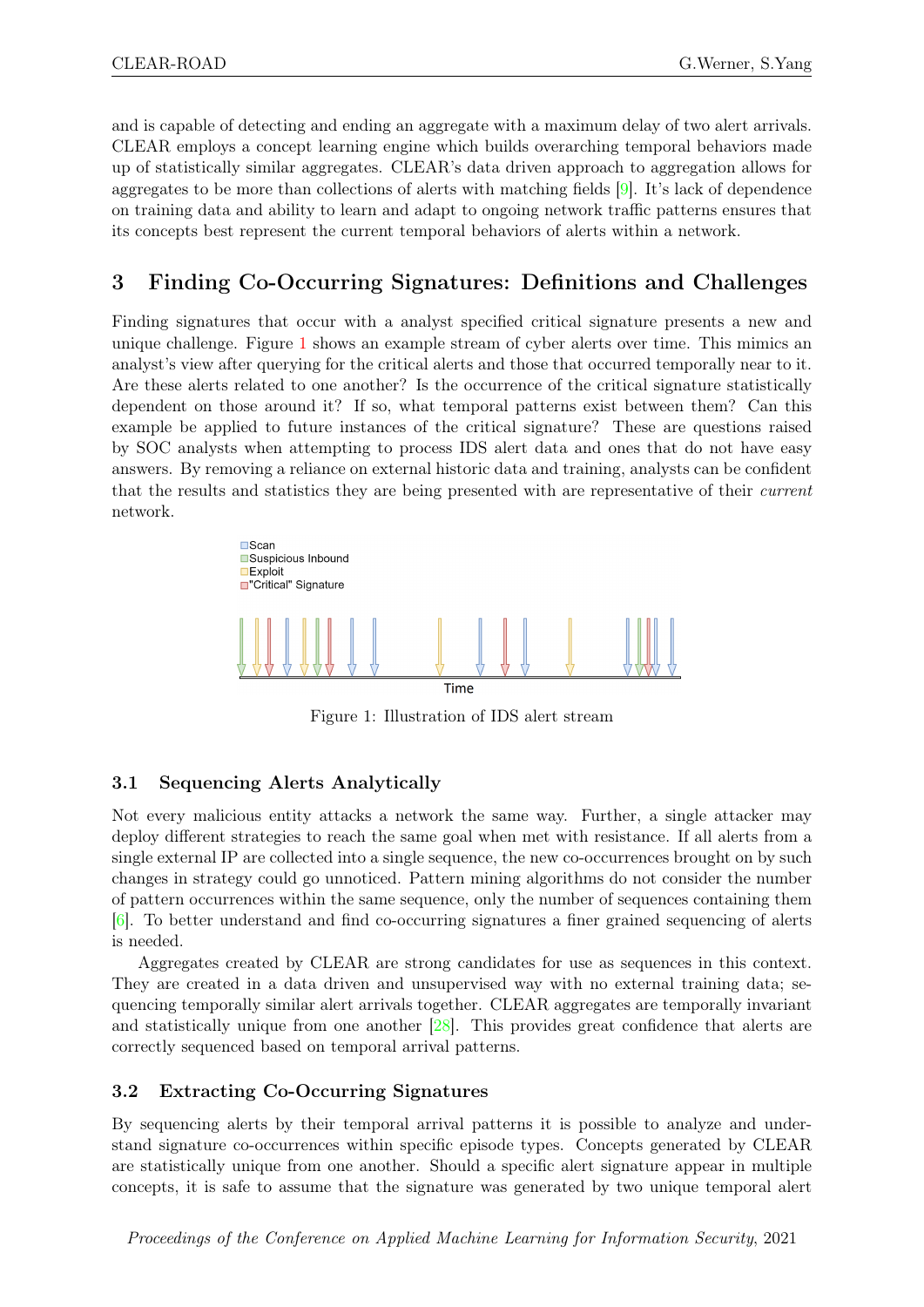"episodes." The temporal structure of concepts helps give context to any co-occurring signatures found within, and can potentially change which signatures are co-occurring for a given critical one. SOC analysts are concerned with the flow between alerts: which signature co-occurs prior to or after a critical one? At what timing? CLEAR aggregates are a series of successive alerts, however aggregation is based solely on the inter arrival times (IATs) of alerts. Additional analysis is necessary to discover any patterns across other alert attributes within individual concepts. Sequential pattern mining algorithms process collections of temporally ordered items in order to find patterns that occur frequently. From these sequences, rules and their statistical confidence and correlation can be derived. This well fits the goals of this research, to find co-occurring alerts and understand their temporal relationship to a critical signature. The application of sequential pattern and rule mining to CLEAR aggregates and concepts will produce co-occurring signatures unique to the temporal patterns exhibited by the episodes containing them.

## 4 CLEAR-ROAD Architecture

To quickly and effectively find and deliver co-occurring alert signatures and their temporal characteristics to a SOC analyst the Concept Learning for Intrusion Event Aggregation in Realtime with Rare co-Occurring Alert signature Discovery (CLEAR-ROAD) system is presented. Alerts are processed by CLEAR as they are generated by the IDS and maintain concepts and aggregates for each stream with at most a two alert delay. ROAD post-processes these concepts and aggregates with sequential pattern and rule mining. To reduce overhead and increase efficiency, sequence databases (SDBs) are constrained to only process sub-sequences containing the critical signature while still producing statistics accurately in relation to the entire database. ROAD's processing can be manually run by an analyst at anytime or scheduled to occur at fixed intervals, processing recent historic time windows based on supplied parameters. ROAD finds all co-occurring signatures and collects and presents multiple levels of statistics to the analyst. High level summaries for critical signatures as well as in depth statistics for each co-occurring signature are collected and delivered to analysts quickly.

A flowchart describing the overall process of the presented system can be found in Figure [2.](#page-5-0) CLEAR runs in an online manner processing IDS alerts and outputting aggregates in nearreal time. Each aggregate is mapped to the temporal concept it represents. These aggregate and concept mappings are then ingested by ROAD, and processed with cSPADE to extract cooccurring alert signatures. To reduce processing overhead, a constrained database is constructed using the analyst supplied critical signatures. Only aggregates containing the critical signatures are processed by cSPADE, with additional post processing done to the results to account for the aggregates not included in the SDB. Sequences and rules are then parsed, processed and tabulated before being presented to the analyst.

While this processed can be manually executed by an analyst at any time, it can also be run periodically to analyze potential changes in co-occurrence. The system can process any number of critical signatures specified by the analyst when it is invoked.

#### 4.1 Pattern Mining of Temporal Concepts

After being processed by CLEAR, ROAD analyzes the sequenced alerts to extract co-occurring signatures. The constrained SPADE (cSPADE) algorithm is used [\[29\]](#page-14-0) as it allows for itemsets, maintains order within sequences and can find frequent patterns that occur with gaps. IDSs produce a high volume of alerts, some of which are false positives [\[5\]](#page-12-6) or unrelated to attack actions. cSPADE's allowance for gaps between frequent patterns in sequences means that potential noise in the alert stream will not impact finding consistently co-occurring alerts.

cSPADE analyzes a sequence data base (SDB) which is made up of a number of individual sequences S. Each sequence  $S_i$  contains some number of events  $S_i = e_{i,1}, e_{i,2}, \dots e_{i,n}$  with each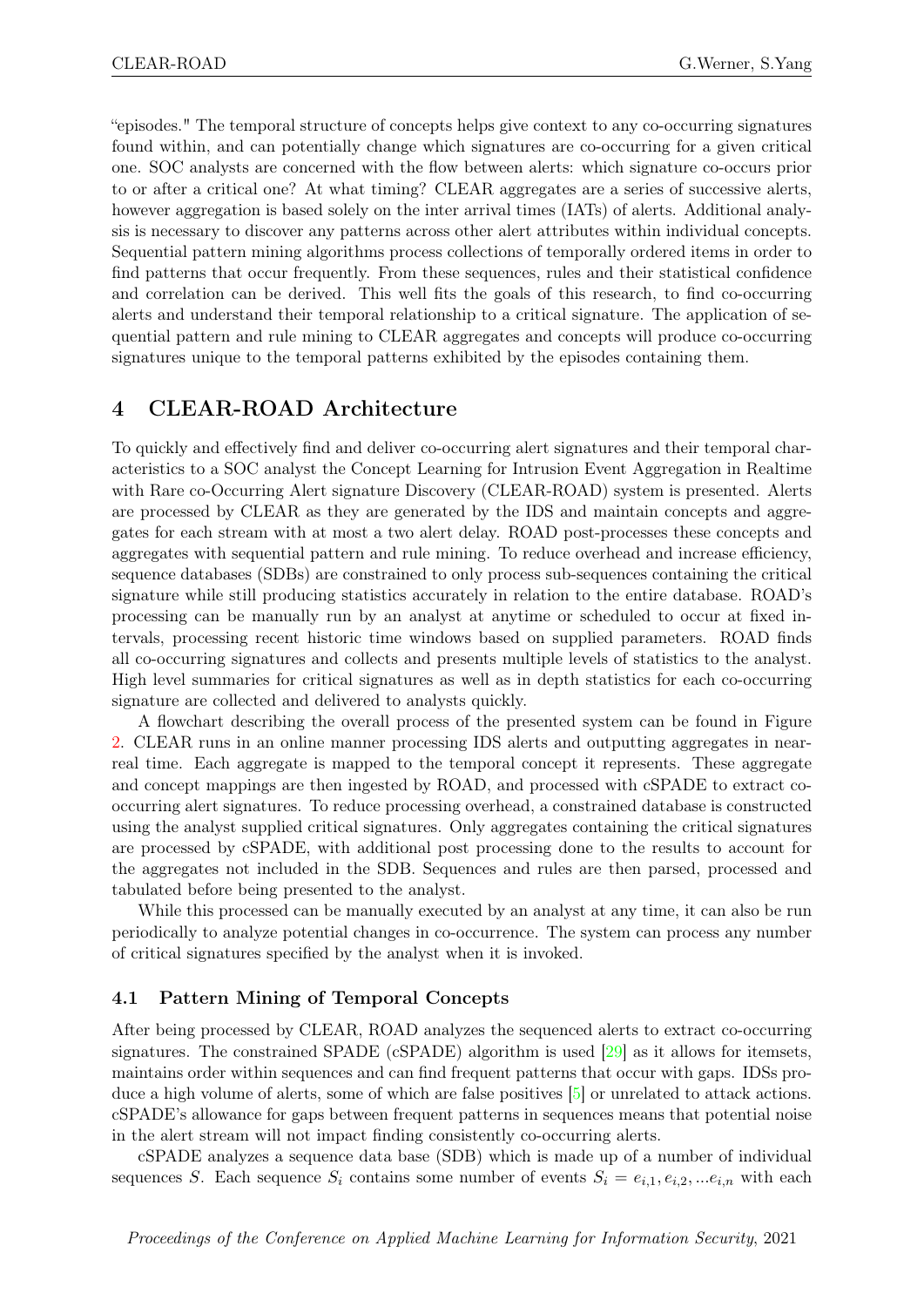

<span id="page-5-0"></span>Figure 2: Flowchart of IDS Alerts Through CLEAR-ROAD

event containing a number of items  $i_m \in I$  that occur at a specific time  $t_n$ . Each successive event in a sequence occurs at a time later than the previous event  $e_{i,a}, e_{i,b}, t_a < t_b$ . If multiple items occur at the same time they are stored in the same event  $e_{i,j} = I_j | i_1, i_2, \ldots i_m$ . cSPADE processes all sequences in the SDB looking for any sub-sequences  $s \subseteq S$  which occur at a frequency higher than a user designated minimum. A sub-sequence's frequency, or support  $Sup(s)$ , is the count of sequences it is found in divided by the total number of sequences in the SDB N.

Association rules can be mined from frequent sequences to derive potential relationships between item occurrences [\[7\]](#page-12-9). An association rule is defined over the directional relationship of two frequent sub-sequences  $A \to B$ . The support of the rule  $Sup(A \to B)$  is the proportion of sequences the rule is found in within the SDB. Rules have a confidence value shown in [\(2\)](#page-5-1) which define the rate of occurrence of B given the appearance of A.

$$
Support = Sup(A) = \frac{A}{N}
$$
\n(1)

<span id="page-5-1"></span>
$$
Conf(A \to B) = \frac{Sup(A \to B)}{Sup(A)}
$$
\n(2)

A number of metrics have been used to analyze the "importance" of individual rules [\[7\]](#page-12-9) based on the specific needs of the miner. Lift is one such metric and it measures how likely it is for the consequent of the rule to occur in relation to the antecedent based on the frequency of each occurring individually. A lift higher than 1 indicates that the occurrence of the two parts of the rule are directly correlated with one another, their occurrence together in a sequence is more likely than random chance. The calculation of lift can be found in [\(3\)](#page-5-2). Lift is a beneficial metric in finding co-occurring alerts given that critical alerts are inherently rare. It is likely that any potential co-occurring alert will have a much higher frequency than the critical alert, therefore it is imperative to ensure that their co-occurrence is not mere chance, but that it is statistically probable that they occurred in relation to one another.

<span id="page-5-2"></span>
$$
Lift = \frac{Sup(A \to B)}{Sup(A) \cdot Sup(B)}\tag{3}
$$

Lift is a powerful metric as it can potentially find co-occurring signatures in as little as one co-occurrence. With one co-occurrence, the lift calculation simplifies to  $\frac{N}{A \cdot B}$  where A and B are the counts of the individual signature occurrences.

#### Proceedings of the Conference on Applied Machine Learning for Information Security, 2021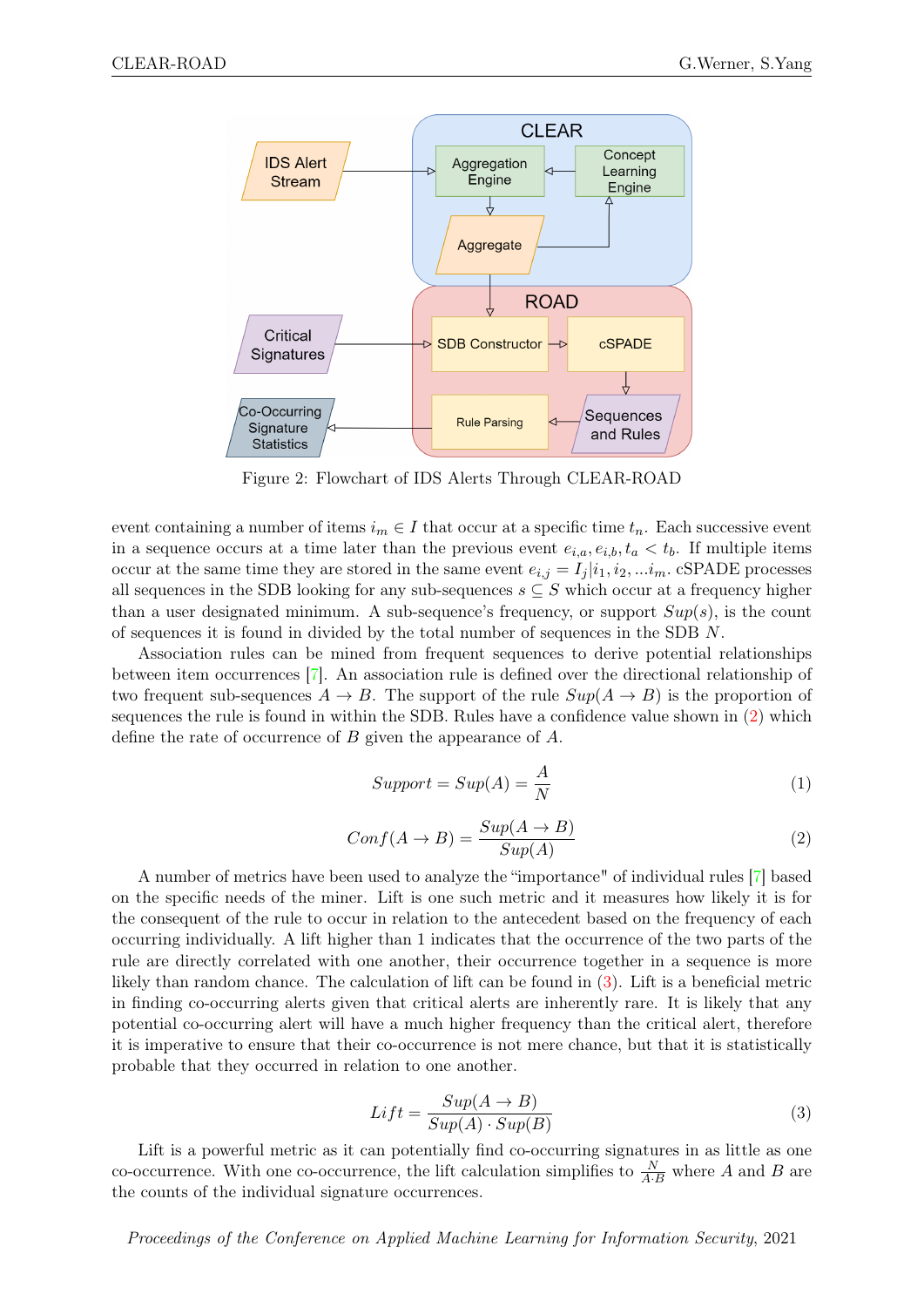#### 4.2 Constrained SDB Generation

As noted in [\[10\]](#page-12-7), how the SDB is constructed can severely impact the performance of pattern mining algorithms. CLEAR's aggregates are leveraged as sequences as they represent a stationary alert arrival pattern [\[28\]](#page-14-1). Each stream is independently processed with found sequences and co-occurring signatures across streams found through analysis of ROAD's statistical results.

SDBs are further constrained by discarding any sequences not containing the critical signature. After being processed by cSPADE, the resulting support statistics are scaled to account for the unconstrained database. Figure [3](#page-6-0) shows the boxplot of the overall size reduction of the SDB obtained when analyzing only aggregates containing the critical signature for all critical signatures found in the CPTC dataset. SDBs saw on average a 90.1% reduction in sequences when including only aggregates containing the signature.



<span id="page-6-0"></span>Figure 3: Plot of SDB size reduction for all concepts

## 5 Initial Experimentation and Co-Occurring Signature Findings

Experiments were conducted over two unique sets of Suricata [\[22\]](#page-13-15) cyber intrusion alerts. The first set of data was captured in a real world SOC operation (RSOC) environment. IP addresses were obfuscated to maintain privacy with an additional alert field indicating which, if any, IPs were external to the network. Alerts were captured and aggregated by CLEAR in real time during the summer 2020. Alert correlation was later developed and integrated and was therefore conducted offline.

The second dataset was collected at the 2018 National Collegiate Penetration Testing Competition (CPTC) [\[16\]](#page-13-16). CPTC is a yearly college competition where a number of teams execute parallel penetration testing operations against a common "client" network. There were nine teams competing with each provided identical personal and target networks. Such rigid structure and duplication in network infrastructure allows for greater confidence in potential results. Knowing that eight groups with the same goals are acting on a network leads to an expectation of similar behaviors across teams. This should therefore manifest in consistent alert correlation across the dataset.

Data streams were created based on "adversary" IPs. For RSOC this was done using the external IPs captured by the IDS system. In CPTC this was done using the known IPs given to each of the team members. By parsing the data in this way each stream can be most closely interpreted as a single attacker's behavior, and is a common approach to parsing intrusion alerts in research.

The CPTC dataset resulted in 50 streams made up of nearly two hundred thousand alerts over the course of the day of the competition. The RSOC environment by comparison saw six hundred and twenty thousand alerts in its first day alone generated by over one thousand external IP addresses. Although the RSOC dataset experienced a larger overall number of alerts,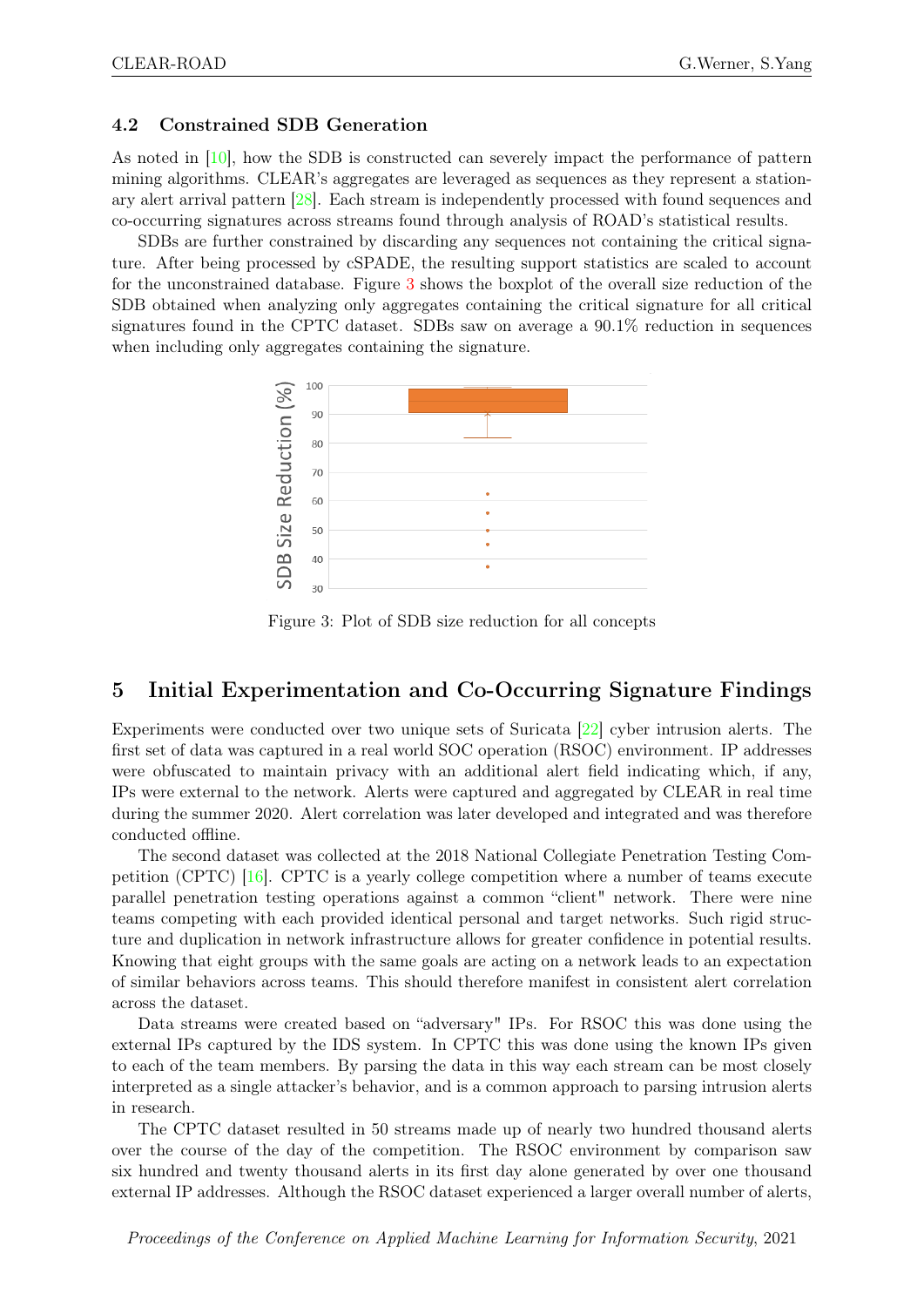they are spread over a large number of relatively short streams. On average, RSOC streams contain 378.9 alerts while CPTC streams contained 2097.6 alerts. It is very common in a real world scenario for an external IP to connect to a network and generate only a small number of alerts. In many cases these are false alarms raised by non-malicious use of the network. Even when malicious however, it is still not uncommon for an attacker to connect to a network with a unique IP address in order to conduct a short burst of activity. The CPTC competition by contrast provided individuals with unique IP addresses to be used for the ten hour competition. This results in a small number of very long streams, contrasting the RSOC dataset.

IDS signatures contained in the CPTC dataset were manually mapped by SOC experts to corresponding attack stages. For the following results, any alert mapped to the attack stages "arbitrary code execution, brute force credentials, command and control, data exfiltration, and privilege escalation" were treated as critical.

#### 5.1 Quantitative Summary of CLEAR-ROAD

Table [1](#page-7-0) shows the breakdown of critical signatures found in the CPTC dataset by attack stage. Of the 113 signatures present CLEAR-ROAD found at least one co-occurring signature for 71  $(62.8\%)$  of them. The final column of the table shows regularly co-occurring signatures, those that co-occur with the critical signature at a rate of at least fifty percent across the entire dataset.

| Atk. Stage        | Tot. Crit. Sig. |    | $w$ /co-sig $w$ /reg. co-sig In RSOC Same Co-Sig |  |
|-------------------|-----------------|----|--------------------------------------------------|--|
| ARB. CODE EXE     | 55              | 35 | 34                                               |  |
| BRUTE FORCE CREDS |                 |    |                                                  |  |
| COM. & CON.       |                 |    |                                                  |  |
| <b>DATA EXFIL</b> | 26              | 19 | 16                                               |  |
| PRIV ESC          |                 |    |                                                  |  |

<span id="page-7-0"></span>Table 1: Summary Results for CPTC Critical Signatures

The final two columns of the table list the counts of critical signatures also found in the RSOC database. Of the 30 signatures found in both datasets, a total of 14 had the same cooccurring signatures in both datasets. The command and control and privilege escalation critical signatures made up a majority of those that had similar co-occurring signatures across datasets.

### 5.2 High Level Summary Results for Critical Signatures

Table [2](#page-8-0) shows high level summary results for individual critical signatures from both datasets. Even at this high level, key insights can be made regarding the occurrence patterns of critical signatures to help determine where to focus. As expected, critical signatures are extremely rare in the set of all generated IDS alerts for both datasets, in most cases a critical alert occurs fewer than one in one hundred alerts. However even with this rarity these signatures appear in aggregates with a high number of unique signatures. Were an analyst to manually query the critical alerts and the signatures surrounding them it would still be quite difficult for them to determine which are truly co-occurring.

By comparison, even just high level results can provide immediate feedback to an analyst. The bottom four rows of the table highlight a group of critical signatures that co-occur with one another. These four signatures are all variations of alerts that notify specific configuration options in a PHP URI. It is clear that the occurrence of these signatures are related given their identical statistics. Most likely they are borne from an attacker sweeping the network for a number of potential PHP vulnerabilities. The signatures also co-occur with extremely high lift, indicating that they occur together in aggregates and can very rarely be found separate from one another.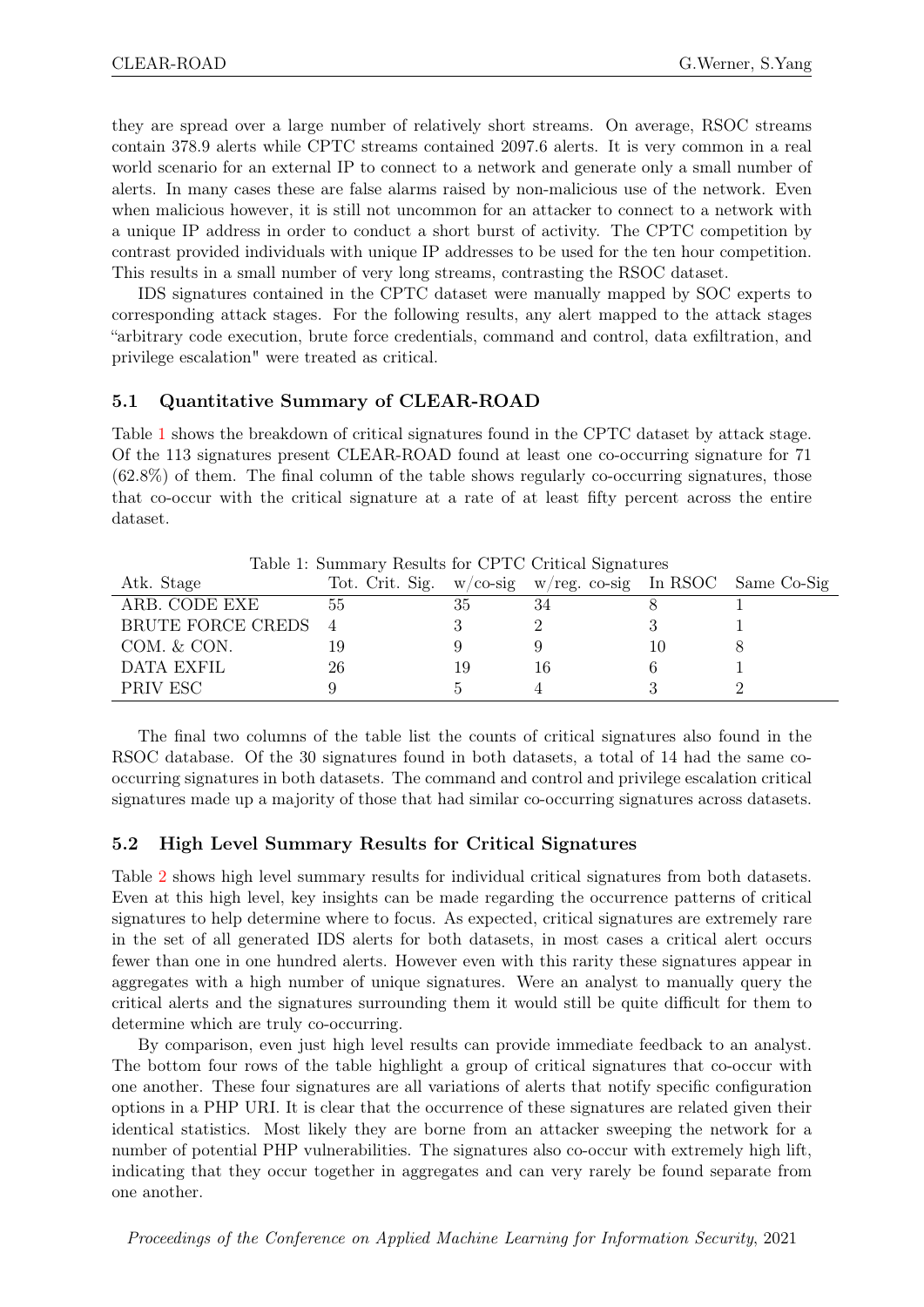| Cri.Sig.Abr.  | Dataset     | Rarity $(\%)$ | Agg.Sigs. | $\mu$ Lift | $\mu$ IAT        |
|---------------|-------------|---------------|-----------|------------|------------------|
| <b>CFADMN</b> | <b>CPTC</b> | 1.39          | 43        | 4.67       | $6.1$ ms         |
| <b>CFADMN</b> | <b>RSOC</b> | 1.39          | 19        | 1.45       | $1.2$ s          |
| <b>CFAPIA</b> | <b>CPTC</b> | 0.16          | 27        | 4.52       | $1.5 \text{ ms}$ |
| <b>CFAPIA</b> | RSOC        | 0.07          | 14        | 1.75       | $170$ ms         |
| <b>CFUTIL</b> | <b>CPTC</b> | 0.16          | 27        | 4.52       | $1.5 \text{ ms}$ |
| <b>CFUTIL</b> | <b>RSOC</b> | 0.04          | 11        | 1.75       | $322$ ms         |
| <b>DRUPAL</b> | <b>CPTC</b> | 0.13          | 20        | 5.78       | $10.8$ ms        |
| <b>DRUPAL</b> | <b>RSOC</b> | 0.02          | 15        | 1.33       | 1.6 s            |
| <b>CDERED</b> | <b>CPTC</b> | 0.39          | 15        | 7.8        | 15.8 s           |
| <b>SMPURI</b> | <b>CPTC</b> | 0.04          | 9         | 196        | $2.6 \text{ ms}$ |
| <b>SSPURI</b> | <b>CPTC</b> | 0.04          | 9         | 196        | $2.6 \text{ ms}$ |
| <b>DIFURI</b> | <b>CPTC</b> | 0.04          | 9         | 196        | $2.6 \text{ ms}$ |
| <b>OBDURI</b> | <b>CPTC</b> | 0.04          | 9         | 196        | $2.6$ ms         |
|               |             |               |           |            |                  |

<span id="page-8-0"></span>Table 2: Summary Results of Critical Signature Correlation

To better explore the CLEAR-ROAD system and how it can impact an analyst's ability to understand network activity, results are presented as case studies. The only assumption made in collecting results is that the analyst has a known collection of individual alert signatures that are considered "critical" and that this was provided to the system at run-time. In the presented experiments critical signatures were those categorized by SOC experts as "command and control," "privilege escalation," "arbitrary code execution" and "data exfiltration." Examples chosen best highlight certain findings regarding co-occurrence consistency but are not the only examples contained within the datasets.

### 6 Case Studies

#### 6.1 Case Study 1: CodeRed

The critical signature "CDERED" (GPL EXPLOIT CodeRed v2 root.exe access) was only observed in the CPTC dataset, but was an attack vector leveraged by a number of the teams giving good insight into pattern consistency across users. The CodeRed worm attempts to connect to random hosts in the hope of finding a Microsoft IIS web server. Figure [4](#page-9-0) shows a selection of boxplots representing the IATs of alerts in the concepts from 7 teams containing the signature. Each of the two temporal "modes" could potentially see unique or additional correlated signatures possibly accounting for the differences in presentation of the critical signature across streams. Having this initial high-level context helps frame the analyst's expectations as they delve deeper into the statistics presented regarding individual co-occurring signatures.

Table [3](#page-9-1) shows statistics relating individual co-occurring signatures with the critical signature under analysis. The third column represents the count of aggregates containing the critical and co-occurring signature while direction columns indicates the order of occurrence between the two signatures. The lift column shows the average lift for all occurrences of the signature pairs while the IAT column shows the average arrival time between the critical and co-occurring signatures. The IATs and appearances of the co-occurring signatures match with the frequencies and timings of the concepts seen in Figure [4.](#page-9-0) There is a strong consistency in these co-occurring signatures with the critical signature independent of the source, but dependent on the timing. Thanks to the structure of the CPTC competition each individual attacker was targeting a copy of the same network. With the same configuration, the same action generated the same set of cooccurring signatures, even among any other alerts generated by other actions being taken within the network.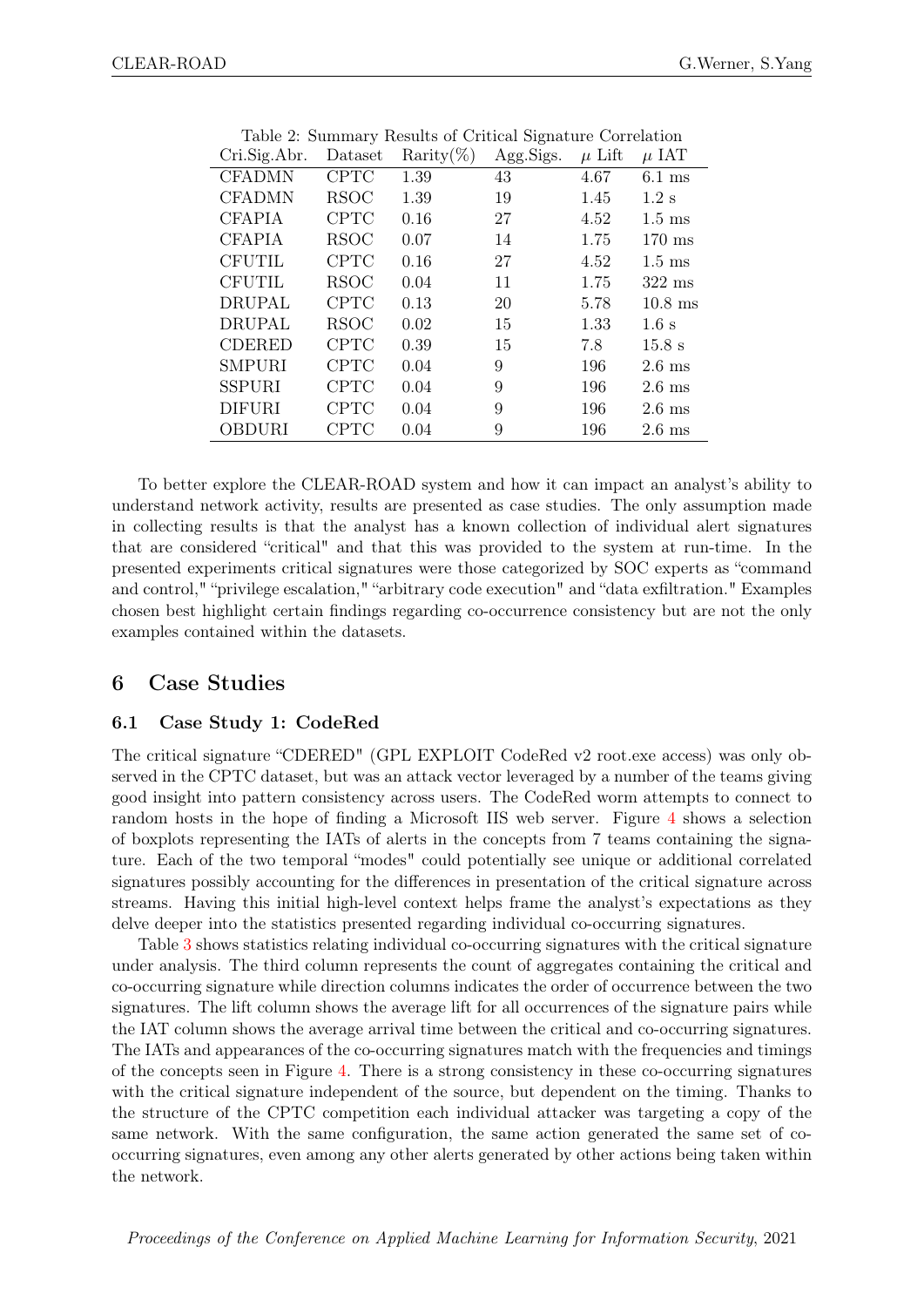

Concept

Figure 4: Boxplots of concepts containing "CDRED" signature in CPTC dataset

| Cri.Sig.Abr.  | Co.Sig.Abr.   | Apps. | Dir                                   | $\mu$ Lift | $\mu$ IAT        |
|---------------|---------------|-------|---------------------------------------|------------|------------------|
| <b>CDERED</b> | <b>ISAPIA</b> | 28    | $\chi$                                | 18.9       | $150 \text{ ms}$ |
| <b>CDERED</b> | <b>ROOTA</b>  | 22    | $\text{co}\rightarrow\text{cri}$ 24.5 |            | $17 \text{ ms}$  |
| <b>CDERED</b> | <b>MSAAC</b>  |       | $\text{co}\rightarrow\text{cri}$ 21   |            | $5 \text{ ms}$   |
| <b>CDERED</b> | <b>JEXBO</b>  | 6     | $\text{co}\rightarrow\text{cri}$ 3    |            | $34.5$ s         |
| <b>CDERED</b> | <b>DTLEAK</b> |       | $cri \rightarrow co$                  | 6          | 28s              |

<span id="page-9-1"></span><span id="page-9-0"></span>Table 3: Detailed Co-Occurring Signature Statistics

To fully understand the relationships between critical and co-occurring signatures and any potential attack vectors executed, analysis of the individual signatures and their causes are needed. The first group of co-occurring signatures "ROOTA" (GPL WEB\_SERVER / root access), "MSAAC" (GPL EXPLOIT /msadc/samples/ access) and "ISAPIA" (GPL EXPLOIT ISAPI .idq access) co-occur with CDERED quickly, with IATs measuring in milliseconds. Signatures ROOTA and MSAAC are triggered by an attempt to access specific directories of an IIS server, the usual target of the CDERED worm. Successful access is what most likely lead to the code red exploit being deployed against the server, generating the critical signature shortly after the initial access. Signatures vary commonly followed the code red alert an indicates a successful buffer overflow on a IIS server. This could indicate the worm was successful in finding and exploiting an IIS server.

The second temporal behavior highlights a completely different attacker action. The signature "JEXBO" (ETPRO WEB\_SERVER JexBoss Common URI struct Observed 2 (IN-BOUND)) relates to a java platform testing tool that has been used in ransomware attacks such as "SamSam." Jexboss is used in conjunction with web servers so it is not unreasonable to assume that it was used as a potential injection vector for the code red worm. About 30 seconds after the Jexboss signature, the code red signature was alerted followed by the "DTLEAK" (ETPRO WEB\_SERVER Possible Information Leak Vuln CVE-2015-1648) which alerts of a potential data leak through the opening of a command terminal.

Figure [5](#page-10-0) Illustrates the differences in timing between the found correlated signatures and a potential timing flow of the overall attack. Such a plot makes clear the average timings between critical and co-occurring signatures while also highlighting the temporal discrepancy between the two "modes" that CDERED is seen in in the network. Having the knowledge of these cooccurring signatures can help a SOC analyst to adjust their defenses to appropriately react when a ROOTA or JEXBO alert is generated with in the network to prevent future potential exploits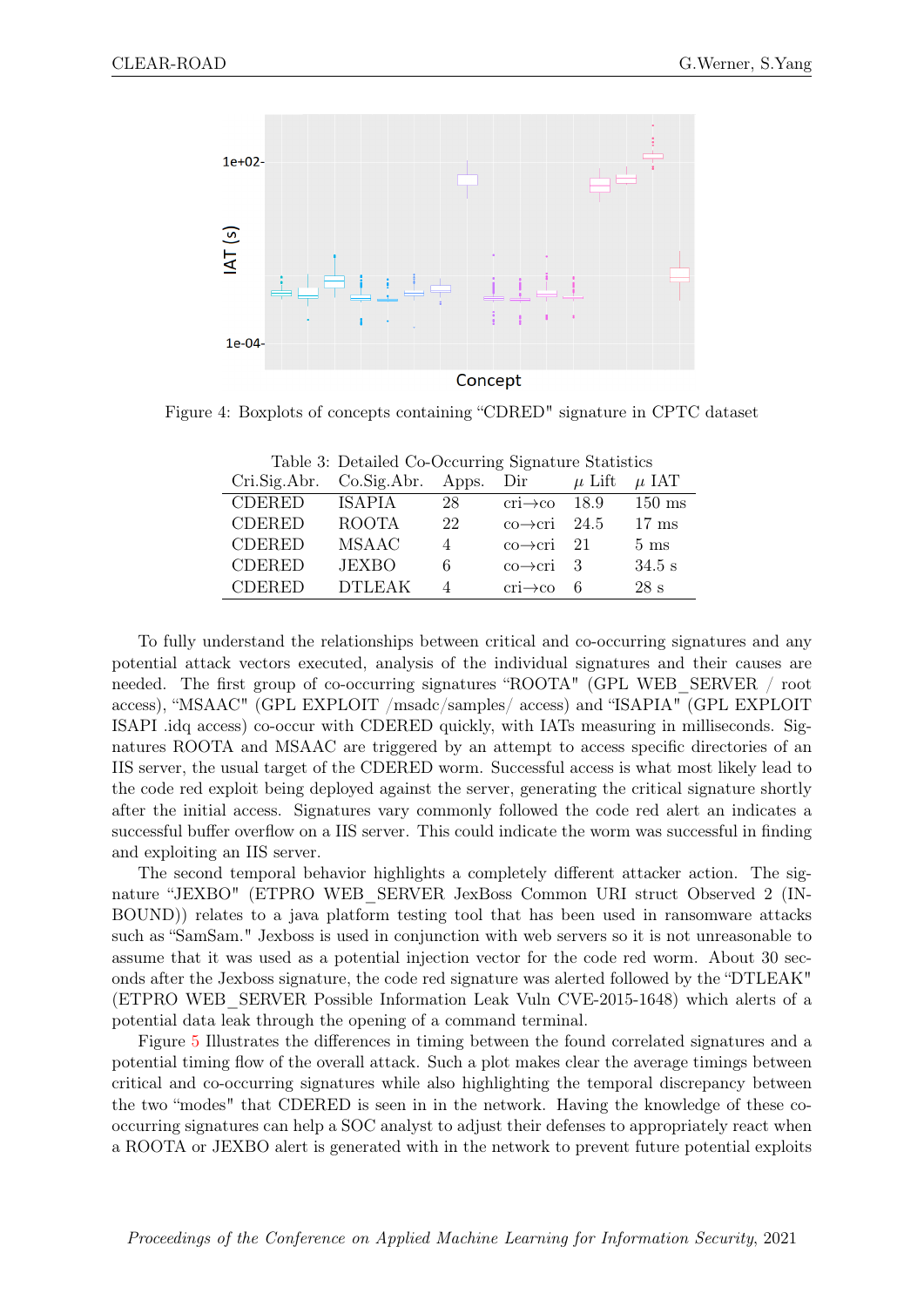

<span id="page-10-0"></span>Figure 5: Timing illustration of unique signature co-occurrences related to Code Red

### 6.2 Case Study 2: ColdFusion

The critical alert signature "CFADMN" (ET WEB\_SERVER ColdFusion administrator access) occurred in both datasets with each experiencing very different appearance rates for co-occurring signatures. While both datasets saw "CFAPIA" (ET WEB\_SERVER ColdFusion adminapi access), "CFUTIL" (ET WEB\_SERVER ColdFusion componentutils access) and "DRUPAL" (ET EXPLOIT Possible CVE-2014-3704 Drupal SQLi attempt URLENCODE 1), they did not co-occur with CFADMN in the CPTC dataset with the same frequency as in RSOC. This may seem strange given that most of these co-occurring signatures are directly related to ColdFusion servers, but in fact highlights another strength of CLEAR-ROAD's data driven processing. Just as different network topologies can cause unique timing characteristics within streams, so too can the maintenance and configuration of the infrastructure. The CFADMN alert is raised when the administrator of an Adobe ColdFusion web server is remotely accessed. This is simply one of a number of alerts that can be raised when a malicious entity is attempting to access a ColdFusion server. CFAPIA, CFUTIL and CFPWDA (ET WEB\_SERVER ColdFusion password.properties access) all alert on different methods of gaining access to a ColdFusion server. If not configured properly, it is possible to retrieve the component utils page, the administrator page or the adminapi page of a ColdFusion server through a standard web call. It is possible for sensitive infomation, such as login credentials to be stored in plaintext in the component utils pages.

|               |               |             |                |                           |         | ble 4. Detailed Co-Occurring Signature Statistics for CFADMIN Critical Signatu |
|---------------|---------------|-------------|----------------|---------------------------|---------|--------------------------------------------------------------------------------|
| Cri.Sig.      | Co.Sig.       | Dataset     | Apps.          | Dir                       | $\mu$ L | $\mu$ IAT                                                                      |
| <b>CFADMN</b> | <b>CFAPIA</b> | <b>RSOC</b> | 1630           | $\chi$ - $\rightarrow$ co | 1.81    | $0.5$ s                                                                        |
| <b>CFADMN</b> | <b>CFAPIA</b> | <b>CPTC</b> | $\overline{2}$ | $cri \rightarrow co$      | 27.6    | $184$ us                                                                       |
| <b>CFADMN</b> | <b>CFUTIL</b> | <b>RSOC</b> | 903            | $cri \rightarrow co$      | 1.82    | $1.52$ s                                                                       |
| <b>CFAPIA</b> | <b>CFUTIL</b> | <b>CPTC</b> | $\mathbf{1}$   | $co \leftrightarrow cri$  | 13      | $2 \, \mathrm{Sms}$                                                            |
| <b>CFADMN</b> | <b>DRUPAL</b> | <b>RSOC</b> | 158            | co⇒cri                    | 1.61    | $1.97$ s                                                                       |
| <b>CFADMN</b> | <b>DRUPAL</b> | <b>CPTC</b> | $\mathbf{1}$   | $co \rightarrow cri$      | - 3     | $70.6$ ms                                                                      |
| <b>CFADMN</b> | <b>CFPWDA</b> | <b>CPTC</b> | $\overline{4}$ | $co \rightarrow cri$      | 23      | $71 \text{ ms}$                                                                |
| <b>CFADMN</b> | <b>NMAPSC</b> | <b>CPTC</b> | 82             | $co \leftrightarrow cri$  | 1.93    | $5.5 \text{ ms}$                                                               |
| <b>CFADMN</b> | <b>PHPINA</b> | <b>CPTC</b> | 31             | $cri \leftrightarrow co$  | 11.5    | $20.1$ ms                                                                      |
| <b>DRUPAL</b> | <b>STREX</b>  | <b>RSOC</b> | 370            | $co \rightarrow cri$      | 1.2     | $1.84$ s                                                                       |
|               |               |             |                |                           |         |                                                                                |

Table 4: Detailed Co-Occurring Signature Statistics for CFADMIN Critical Signature

The discrepancy in co-occurrence numbers across datasets is most likely caused by effective security measures taken within the RSOC environment. ColdFusion servers in RSOC are most likely well updated and defended to avoid vulnerabilities that allow for data leaks through external accesses. Therefor most attackers will attempt to access the administrator, api, and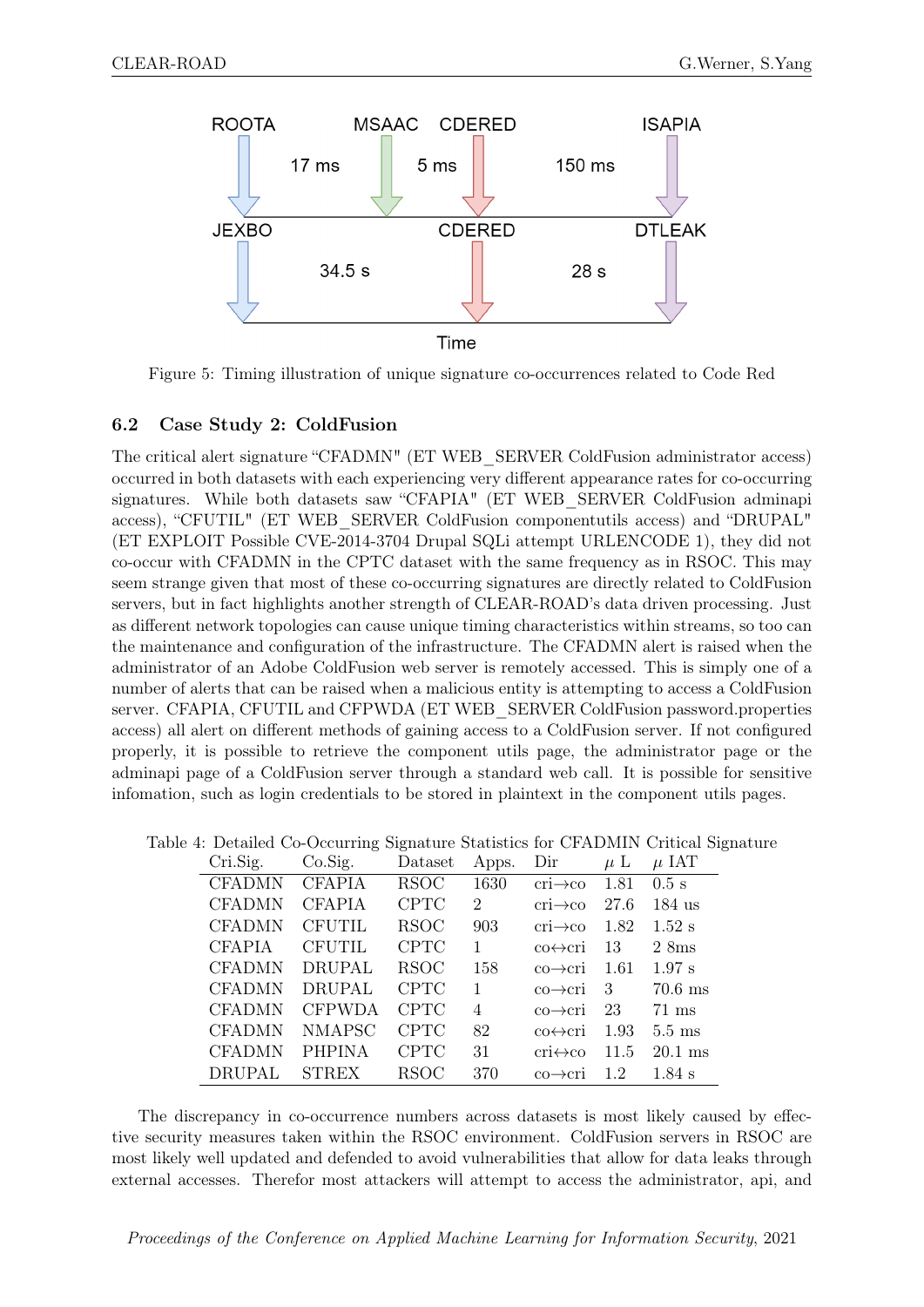component utils unsuccessfully. The CPTC competition however intentionally builds networks with vulnerabilities for teams to attack. It is likely that a ColdFusion server used in the competition could be accessed in this way, meaning teams did not need to attempt both CFUTIL and CFADMN accesses as frequently throughout the competition. Another indicator that the CPTC ColdFusion servers were poorly maintained is the "CFPWDA" (ET WEB\_SERVER ColdFusion password.properties access) which exploits a vulnerability that provides the attacker with hashed administrator passwords. This exploit has been patched as of 2013, but it is not unlikely that such an out of date server was intentionally included in a penetration testing competition. Figure [6](#page-11-0) illustrates the co-occurrences and timing for signatures related to CFADMN in both datasets.



<span id="page-11-0"></span>Figure 6: Timing illustration of Cold Fusion and co-signatures in RSOC (top) and CPTC (bot)

Also interesting is the order of the three signatures across datasets. Since all three are independent vectors of attacking a ColdFusion server order does not truly matter, however there is a clear difference between the core approach used by CPTC teams and real world entities. Interestingly both datasets see alerts with the "DRUPAL" (ET EXPLOIT Possible CVE-2014-3704 Drupal SQLi attempt URLENCODE 1) co-occurring before CFADMN. The DRUPAL signature can alert to potential SQL injection attacks against Drupal 7 web servers. Drupal servers are not based on the same coding language as ColdFusion servers. Most likely attackers are targeting web servers using a script, this theory is given more evidence by the cooccurrence of the "NMAPSC" (ET SCAN Nmap Scripting Engine User-Agent Detected (Nmap Scripting Engine)) in CPTC and the "STREX" (ET EXPLOIT Apache Struts 2 REST Plugin XStream RCE (ProcessBuilder)) exploit commonly seen preceding DRUPAL in RSOC. Likely each network is being scanned for web servers with potential vulnerabilities which when found are targeted. The variation in ordering would indicate different scripts are being used in each network.

## 7 Concluding Remarks

It is infeasible to expect an analyst to be able to manually query and process all instances of a specific critical alert in a timely manner. While some automated approaches to alert correlation exist they require extensive training sets requiring manual labeling and are not focused on providing fast, intuitive feedback to an analyst in real time. SOC analysts are interested in knowing which signatures are actively co-occurring with certain "critical" signatures within their networks. Given the high number of alert signatures and the rate at which alerts are generated, it is nearly impossible to expect an analyst to discover these co-occurring signatures manually.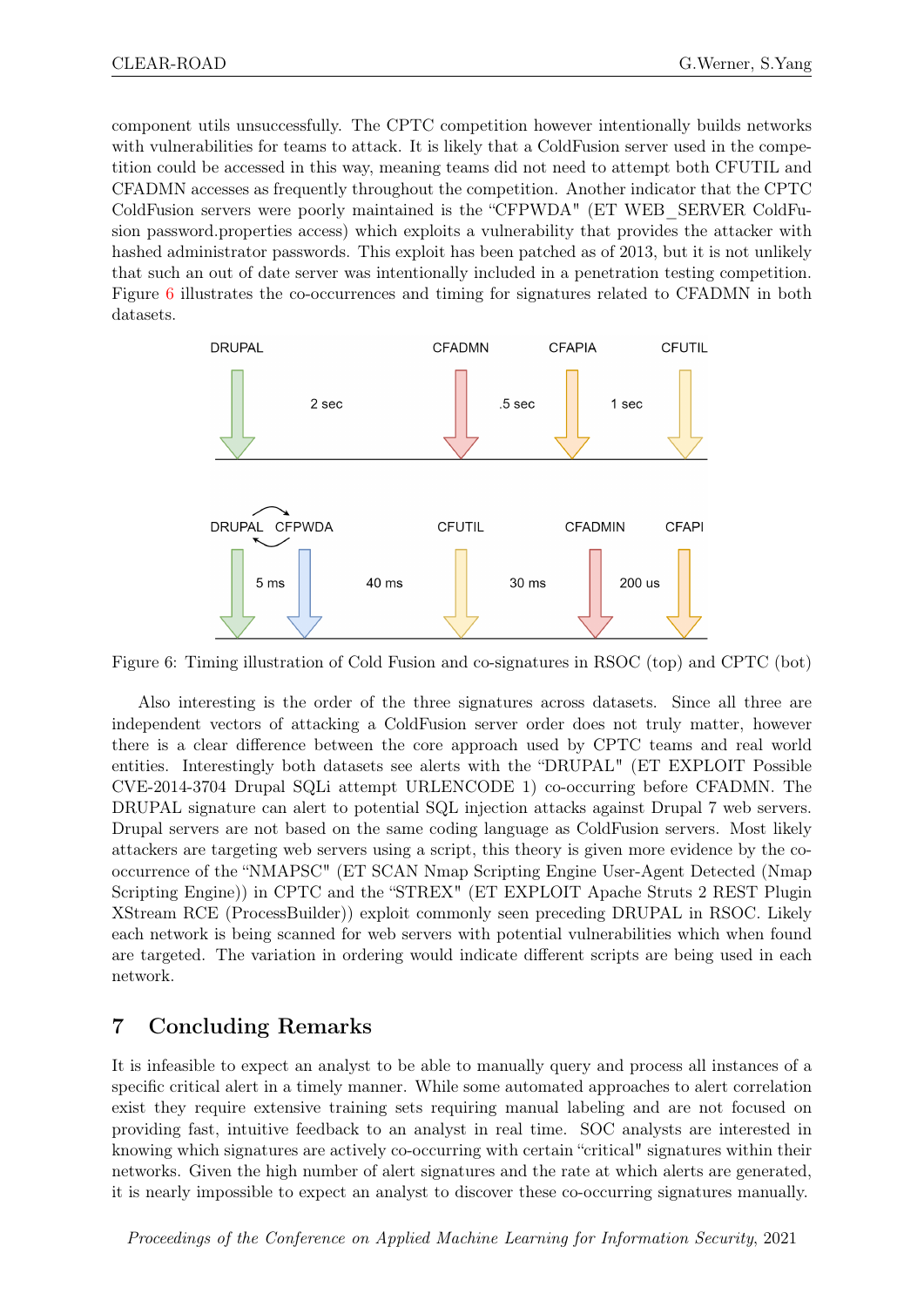The CLEAR-ROAD system is able to quickly and effectively provide this key information to analysts defending a network. A real world SOC operation's alert data was processed and co-occurring signatures were found. Deeper analysis of the signatures produced gave strong supporting evidence towards the co-occurrences truly stemming from an attacker's action. By first processing alert arrivals to learn the temporal behaviors within a stream, co-occurring signatures and patterns are given an additional dimension of context. As seen in the first case study some critical signatures are used in different ways resulting in unique temporal patterns and co-occurring signatures. CLEAR-ROAD was able to find consistent alert co-occurrences across streams and across datasets with unique alert timings and vastly different stream characteristics.

CLEAR-ROAD's approach to SDB construction saw on average a 90.1 % reduction in the number of sequences processed with no impact to pattern or rule mining results. This allows for much lower processing times, providing an analyst with insights even quicker. Systems such as this that aim to provide new and unique perspective to SOC analysts are necessary. While automation of IDS systems and models is inevitable, the human element can never be fully removed from cyber defense. Developing and providing tools such as CLEAR-ROAD allow for smarter and more proactive defense.

## References

- <span id="page-12-5"></span>[1] F. Cuppens and A. Miege. Alert correlation in a cooperative intrusion detection framework. In Proceedings 2002 IEEE symposium on security and privacy, pages 202–215. IEEE, 2002.
- <span id="page-12-3"></span>[2] F. Cuppens and R. Ortalo. Lambda: A language to model a database for detection of attacks. In International Workshop on Recent Advances in Intrusion Detection, pages 197– 216. Springer, 2000.
- <span id="page-12-4"></span>[3] O. Dain and R. Cunningham. Fusing a heterogeneous alert stream into scenarios. In Applications of Data Mining in Computer Security, pages 103–122. Springer, 2002.
- <span id="page-12-0"></span>[4] H. Debar and A. Wespi. Aggregation and correlation of intrusion-detection alerts. In International Workshop on Recent Advances in Intrusion Detection, pages 85–103. Springer, 2001.
- <span id="page-12-6"></span>[5] H. T. Elshoush and I. M. O. Alert correlation in collaborative intelligent intrusion detection systems—a survey. Applied Soft Computing, 11(7):4349–4365, 2011.
- <span id="page-12-8"></span>[6] P. Fournier-Viger, J. C.-W. Lin, R. U. Kiran, Y. S. Koh, and R. Thomas. A survey of sequential pattern mining. Data Science and Pattern Recognition, 1(1):54–77, 2017.
- <span id="page-12-9"></span>[7] J. Hipp, U. Güntzer, and G. Nakhaeizadeh. Algorithms for association rule mining—a general survey and comparison. ACM sigkdd explorations newsletter,  $2(1)$ :58–64, 2000.
- <span id="page-12-2"></span>[8] M. Husák and M. Čermák. A graph-based representation of relations in network security alert sharing platforms. In 2017 IFIP/IEEE Symposium on Integrated Network and Service Management (IM), pages 891–892. IEEE, 2017.
- <span id="page-12-1"></span>[9] M. Husák, M. Čermák, M. Laštovička, and J. Vykopal. Exchanging security events: Which and how many alerts can we aggregate? In 2017 IFIP/IEEE Symposium on Integrated Network and Service Management (IM), pages 604–607. IEEE, 2017.
- <span id="page-12-7"></span>[10] M. Husák, J. Kašpar, E. Bou-Harb, and P. Čeleda. On the sequential pattern and rule mining in the analysis of cyber security alerts. In *Proceedings of the 12th International* Conference on Availability, Reliability and Security, pages 1–10, 2017.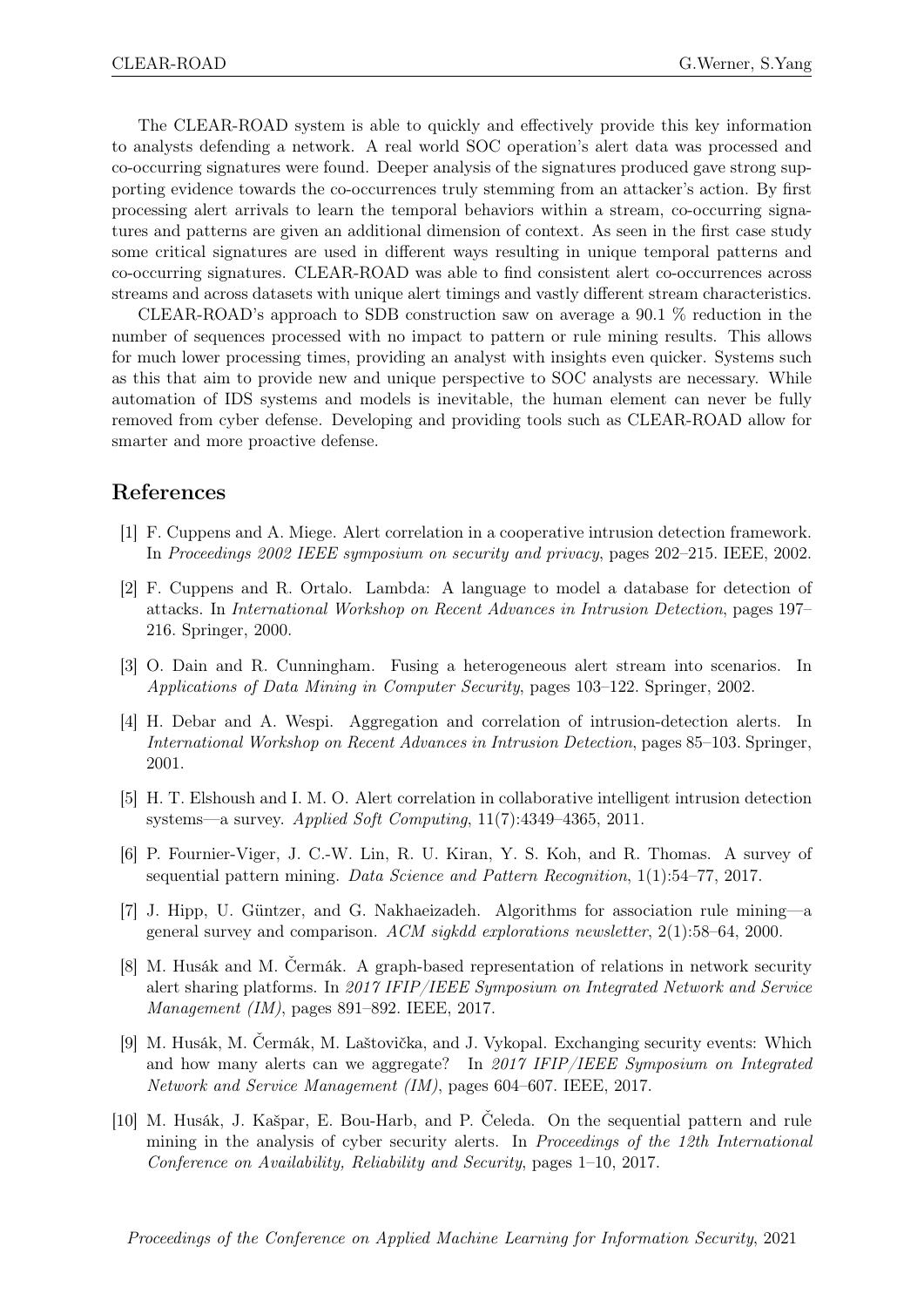- <span id="page-13-13"></span>[11] P. Lenca, B. Vaillant, P. Meyer, and S. Lallich. Association rule interestingness measures: Experimental and theoretical studies. In Quality Measures in Data Mining, pages 51–76. Springer, 2007.
- <span id="page-13-0"></span>[12] H. Liao, Y. Lin, C.and Lin, and K. Tung. Intrusion detection system: A comprehensive review. Journal of Network and Computer Applications, 36(1):16–24, 2013.
- <span id="page-13-1"></span>[13] F. Maggi, M. Matteucci, and S. Zanero. Reducing false positives in anomaly detectors through fuzzy alert aggregation. Information Fusion, 10(4):300–311, 2009.
- <span id="page-13-3"></span>[14] S. Mirheidari, S. Arshad, and R. Jalili. Alert correlation algorithms: A survey and taxonomy. In Cyberspace Safety and Security, pages 183–197. Springer, 2013.
- <span id="page-13-10"></span>[15] J. Moreno-Torres, T. Raeder, R. Alaiz-RodríGuez, N. Chawla, and F. Herrera. A unifying view on dataset shift in classification. Pattern Recognition, 45(1):521–530, 2012.
- <span id="page-13-16"></span>[16] J. Pelletier. Collegiate penetration testing competition, 2018. [https://nationalcptc.](https://nationalcptc.org/) [org/](https://nationalcptc.org/).
- <span id="page-13-6"></span>[17] X. Qin and W. Lee. Discovering novel attack strategies from infosec alerts. In European Symposium on Research in Computer Security, pages 439–456. Springer, 2004.
- <span id="page-13-4"></span>[18] H. Ren, N. Stakhanova, and A. Ghorbani. An online adaptive approach to alert correlation. In International Conference on Detection of Intrusions and Malware, and Vulnerability Assessment, pages 153–172. Springer, 2010.
- <span id="page-13-14"></span>[19] R. Sadoddin and A. A. Ghorbani. An incremental frequent structure mining framework for real-time alert correlation. *computers*  $\mathcal{B}$  security, 28(3-4):153-173, 2009.
- <span id="page-13-5"></span>[20] R. Smith, N. Japkowicz, and M. Dondo. Clustering using an autoassociator: A case study in network event correlation. In IASTED PDCS, pages 613–618, 2005.
- <span id="page-13-2"></span>[21] J. Sun, L. Gu, et al. An efficient alert aggregation method based on conditional rough entropy and knowledge granularity. Entropy, 22(3):324, 2020.
- <span id="page-13-15"></span>[22] Suricata. Suricata open source ids, 2020. <https://suricata-ids.org/>.
- <span id="page-13-12"></span>[23] J. Treinen and R. Thurimella. A framework for the application of association rule mining in large intrusion detection infrastructures. In International Workshop on Recent Advances in Intrusion Detection, pages 1–18. Springer, 2006.
- <span id="page-13-11"></span>[24] P. Vaz de Melo, C. Faloutsos, R. Assunção, and A. Loureiro. The self-feeding process: a unifying model for communication dynamics in the web. In Proceedings of the 22nd international conference on World Wide Web, pages 1319–1330. ACM, 2013.
- <span id="page-13-8"></span>[25] J. Viinikka, H. Debar, L. Me, A. Lehikoinen, and M. Tarvainen. Processing intrusion detection alert aggregates with time series modeling. Information Fusion, 10(4):312–324, 2009.
- <span id="page-13-7"></span>[26] G. Werner, S. Yang, and K. McConky. Time series forecasting of cyber attack intensity. In Proceedings of the 12th Annual Conference on Cyber and Information Security Research, CISRC '17, pages 18:1–18:3, New York, NY, USA, 2017. ACM. ISBN 978-1-4503-4855-3. doi: 10.1145/3064814.3064831. URL <http://doi.acm.org/10.1145/3064814.3064831>.
- <span id="page-13-9"></span>[27] G. Werner, S. Yang, and K. McConky. Leveraging intra-day temporal variations to predict daily cyberattack activity. In 2018 IEEE International Conference on Intelligence and Security Informatics (ISI), pages 58–63. IEEE, 2018.

Proceedings of the Conference on Applied Machine Learning for Information Security, 2021